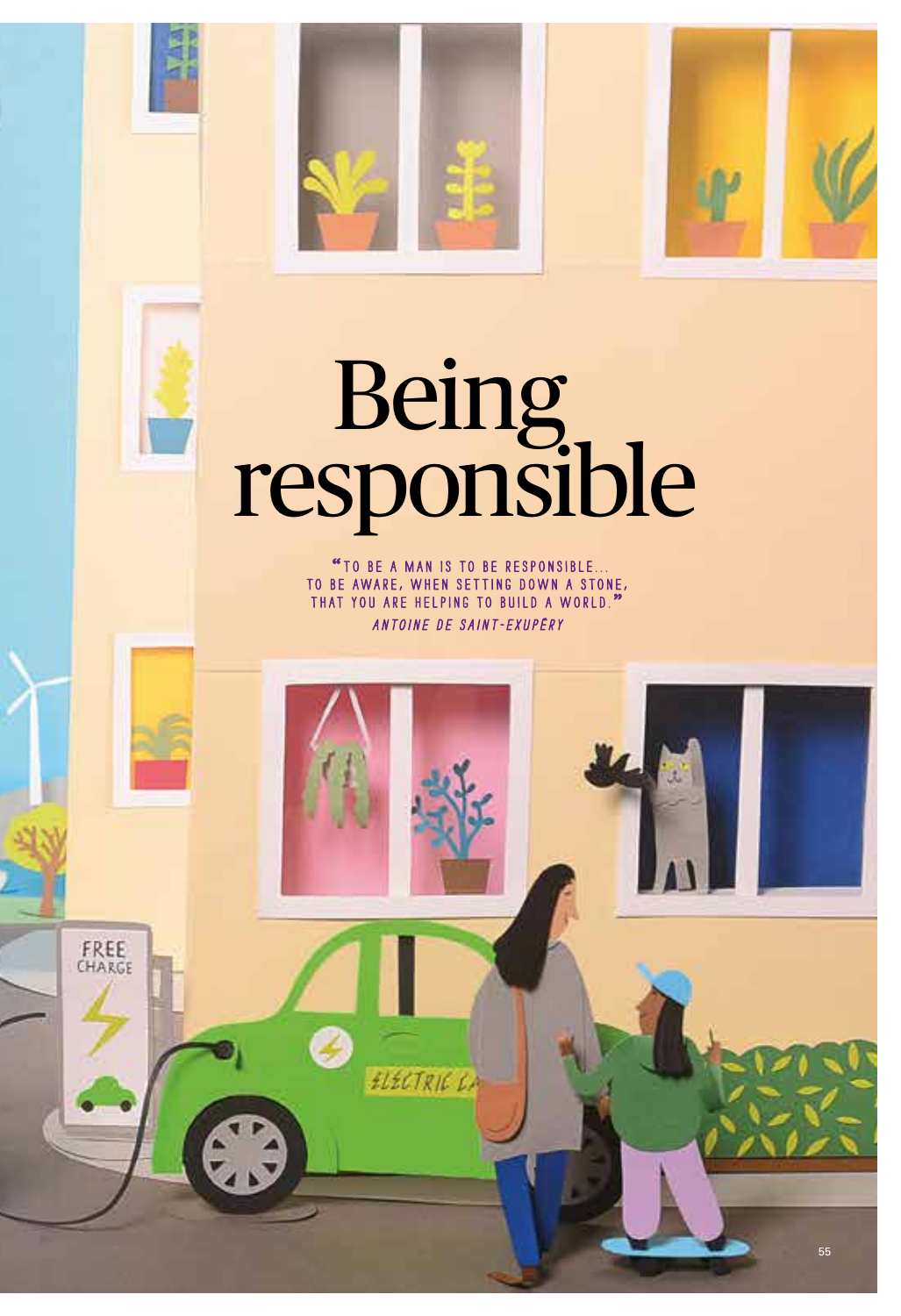#### SUPPORTING THE ENTREPRENEURIAL SPIRIT

#### **Social solidarity from the outset**

In 1818, the first Caisse d'Epargne was founded by philanthropists to encourage low-income families to create a modicum of financial security. In 1878, small entrepreneurs, shopkeepers and artisans founded the first Banque Populaire to create mutual support to finance their projects. By meeting needs overlooked by the commercial banks, the Caisses d'Epargne and Banque Populaire banks grew and multiplied. The two complementary cooperative groups merged their central institutions in 2009 to form Groupe BPCE, the 2nd largest banking group in France. This cooperative entity owned by 8.9 million cooperative shareholders still pursues the original vision of its founders: to promote financial security and independence through social solidarity.

#### **Operator and no. 1 private banking partner of social housing**

Groupe BPCE is the no. 1 private banking partner of social housing providers. Annual loans granted to these entities exceeded €903 million in 2014. The Caisses d'Epargne help administer one third of these operators and manage 192,000 social housing units *via*  their Erilia, Logirem and SIA subsidiaries.

Crédit Foncier, specialized in promoting home ownership solutions for low-income households for which two out of three families may be eligible, finances individuals and operators and offers its expertise to local authorities. It is also an active partner of the social housing sector *via* its *Solidarités Nouvelles pour le Logement* initiative that manages a stock of half-way housing facilities to help people along the path to social reintegration.

### **L'ÉCONOMI SOCIALE ET IDAIRE**



## **Providing** support



#### **No. 1 financial partner of the social economy**

With over 392,000 customers and loan outstandings of €4.7 billion, including new loans for €813 million in 2014, Groupe BPCE, the no. 1 banking partner of the social economy, is leveraging its ability to take action *via* partnerships. Results include subsidized loans for hospitals with the *Hôpital Avenir* funding envelope of the  $EIB<sup>(1)</sup>$ , and for medical and social care facilities with the *Health and Loss of Independence program* of the CEB<sup>(2)</sup>. Both these loans are distributed by the Caisse d'Epargne.

Social and solidarity economy (SSE) companies can also receive quasiequity from the French *Investments for the Future* program. Significantly, Crédit Coopératif, *via* Ecofi Investissements, and Natixis Asset Management are authorized to submit projects to the French Caisse des Dépôts, tasked with managing this national program. In 2014, Crédit Coopératif devoted more than 67% of its funding to SSE entities.

(1) European Investment Bank. (2) Council of Europe Development Bank.

#### **No. 1 banker for local authorities and the regional public sector**

Groupe BPCE is also the no. 1 private bank for local authorities and regional public bodies, the largest contributors to social solidarity nationwide. Loan outstandings exceed €38 billion and the Group is pursuing an active expansion policy with subsidized funding envelopes from the EIB and ANRU(3). As the leader in public-private partnerships (PPP), the Group works through its specialized PPP investment and development fund (FIDEPPP2) and enjoys Crédit Foncier's support for projects with a high real-estate content: hospitals, retirement homes, universities, high schools, sports and cultural facilities.

The Caisses d'Epargne also partner local authorities in more than 500 local public sector enterprises, mixed-economy companies and local public companies, notably in pursuit of urban renewal and development projects.

(3) *Agence Nationale pour la Rénovation Urbaine*, the French National Urban Renewal Agency.

23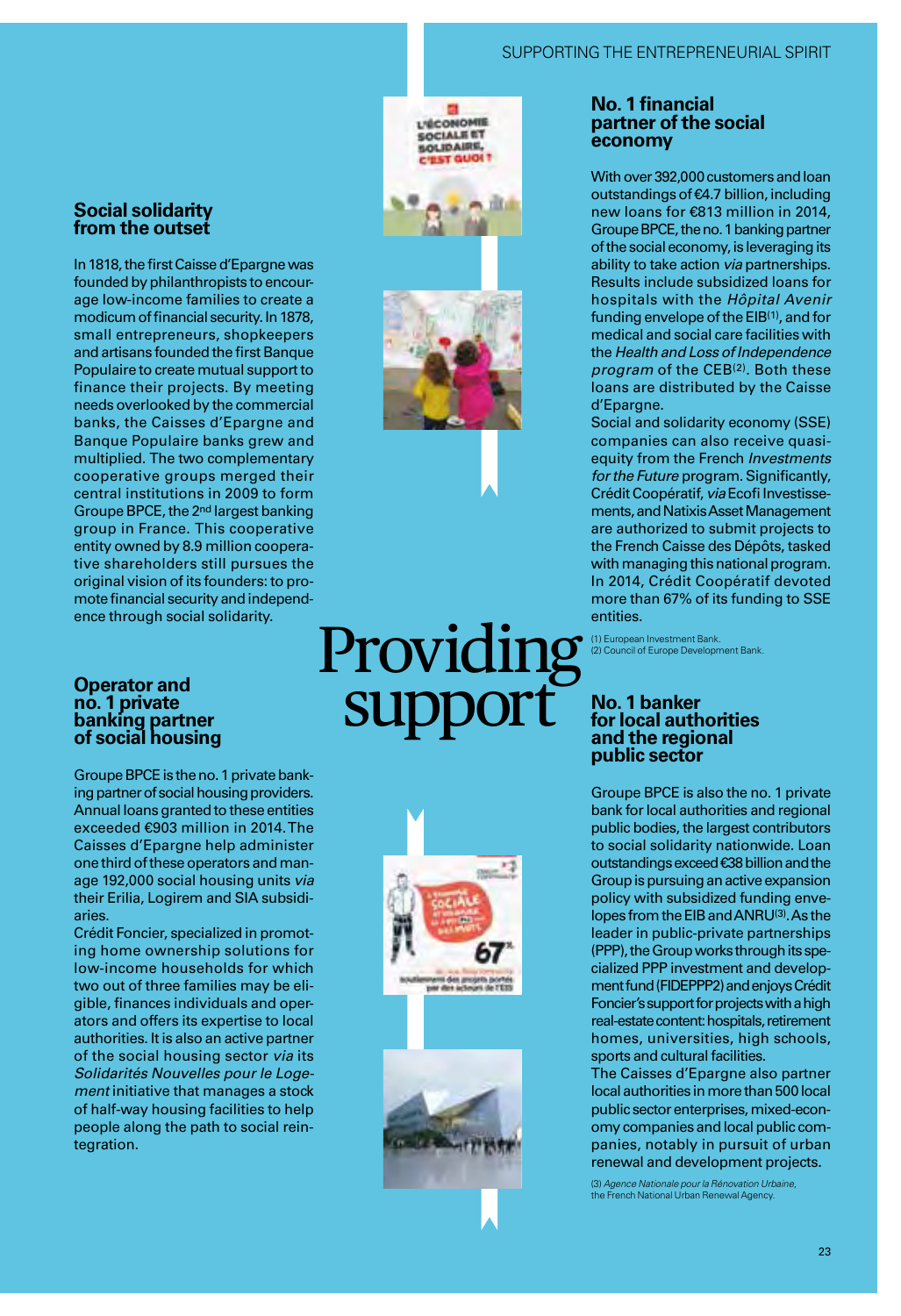#### **French leader in solidarity and shared-return savings**

In 1983, Crédit Coopératif launched Europe's first shared-return fund: *Faim et Développement.* In 1994, the Caisse d'Epargne launched the first solidarity mutual fund, *Insertion Emplois,* target ing social inclusion *via* employment. In 2014, Groupe BPCE received over half of all solidarity savings in France and currently manages €16.6 billion in socially responsible and solidarity investments with Mirova (voted the best European SRI<sup>(1)</sup> management company in 2014), Crédit Coopératif<sup>(2)</sup>, no.1 for shared-return savings, and Palatine Asset Management with its SRI management since 2007.

(1) Thomson Reuters-UKSIF 2014. no.1 in the "Leading Fund Management Firm Best at SRI/ESG" category. (2) *Via* Ecofi Investissements.

#### **No.1 micro-credit banking operator**

Banque Populaire and Caisse d'Epargne distribute almost one personal micro-loan out of two and more than one in three professional micro-loan. In 2014, the two retail net works granted over 15,000 microloans worth €104 million; they also grant top-up loans for entrepreneurs creating new companies or taking over existing ones under the NACRE scheme(3) and provide unsecured "honour loans" backed by the Adie for refinancing purposes.

Banque Populaire is Adie's principal partner and, in 2014, focused its activ ity on young micro-entrepreneurs. It is also a major partner of *France Active* and *Initiative France.* The Caisse d'Epargne supports benefi ciaries with the *Parcours Confiance*  (confidence track) associations and the Créa-Sol micro-finance institute.

(3) *Nouvel Accompagnement pour la Création et la Reprise d'Entreprise,* or new support for business start-ups and takeovers.









#### **Serving protected individuals**

Almost 440,000 protected persons bank with the Caisse d'Epargne and Crédit Coopératif, which provide services specifically designed for them and their legally-appointed family or pro fessional representatives.

#### **Financial education**

Almost one in three French people struggle to make ends meet every month(4) and 223,000 cases of exces sive indebtedness were recorded in 2014(5). A good understanding of budgeting and financial affairs can make a major contribution to success ful financial planning.

The Caisses d'Epargne set up the Finances & Pédagogie association in 1957 to provide financial education for the young, people in financial straits, professional and volunteer social workers. In 2014, Finances & Pédagogie held 2,682 courses to help 38,000 people, including 18,500 peo ple receiving support from SSE organ izations.

(4) LH2 2014 survey. (5) Source: Bank of France.

#### **Socially committed finance and crowdfunding**

Thanks to its *Agir* account, the *Agir Fondations* or *Third Industrial Revo lution* passbook savings accounts, Crédit Coopératif offers its customers alternative, socially committed bank ing opportunities allowing them to choose the type of project funded by their savings.

Crédit Coopératif has been involved in crowdfunding since 2008 with Babyloan, the leading platform for solidarity loans in France, and has supported its growth as a partner of the Financement Participatif France association and numerous other plat forms: Spear, Arizuka, Wiseed, Lumo, etc. In 2014, the bank launched its own platform, *Agir&Co,* dedicated to sup porting individuals involved in social solidarity projects.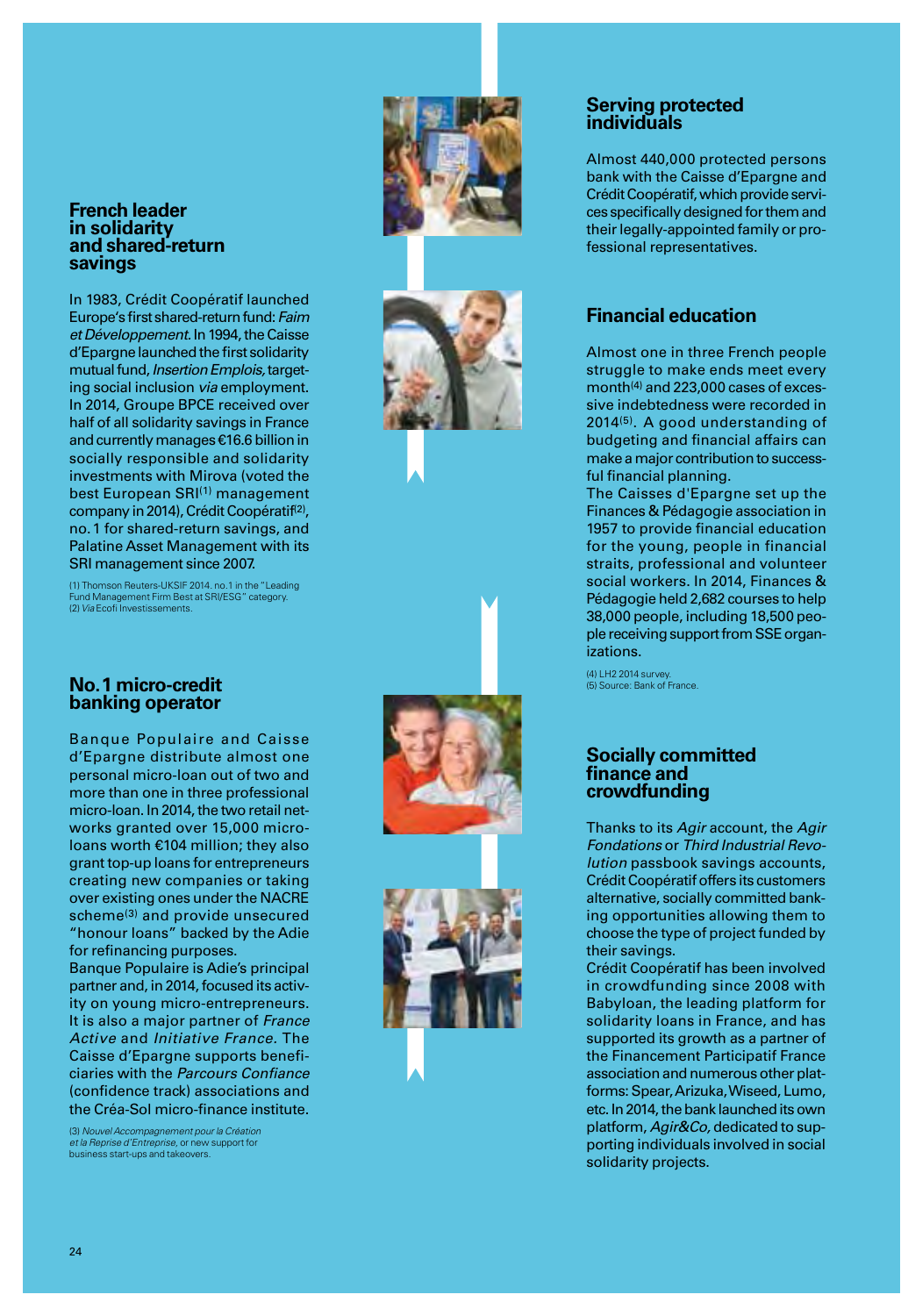#### **Corporate philanthropy and foundations**

Social solidarity also finds expression in the many activities supported by the Group's banks, their federations and foundations. In 2014, philanthropic contributions made by the Caisses d'Epargne and the Banque Populaire banks came to €29.5 million (€19.4 million for the Caisses d'Epargne and €10.1 million for the Banque Populaire banks). The Banque Populaire Foun dation helps the talent and personal commitment of disabled people, young musicians, and creative crafts men. Since it was set up in 1992, it has supported the projects of 246 musi cians, 393 disabled people, and 15 cre ative craftsmen. The Caisses d'Epargne Foundation for Social Solidarity com bats all forms of dependency due to age, infirmity or disability. As the lead ing private non-profit operator of care facilities and services for the depend ent elderly, it manages 119 homes housing nearly 7,500 elderly residents and helps 12,000 people to continue living in their own homes.

Acknowledged as a public interest entity, it acts as an umbrella organiza tion for nine other foundations set up by the Caisses d'Epargne in various regions. Since 1979, the Caisse d'Epargne has also been the longstanding sponsor of the Fondation Belem. For the past ten years, Natixis has been actively supporting the NGO Plan International and the Institut Pas teur in the fight against malaria. Natixis also supports the Gustave Roussy Foun dation in a research program focused on customized cancer treatment and, more specifically, supports three research teams working on the prolif eration mechanisms of cancerous cells.

#### **Solidarity-based purchasing**

With €12.4 million in 2014, Groupe BPCE has tripled its purchases from companies working with disabled workers since the launch of its struc tured PHARE initiative in 2010. Several services are associated with its bank ing activities, such as cleaning, recy cling cash dispensers, and check video-encoding. In 2014, overall pro curement represented the equivalent of 430 full-time jobs.



#### **Socially committed shareholders and employees**

Many cooperative shareholders of the Banque Populaire banks and Caisses d'Epargne are actively involved, along side their bank, in public-minded, solidarity projects. The Group's work force is also involved in initiatives ranging from solidarity sports com mitments, helping entrepreneurs start new businesses or take over existing ones to sharing their skills or spon soring underprivileged youngsters. Many employees devote their energies to causes supported by their entities that match their commitment, organize internal calls for projects or stage solidarity events for the benefit of associations.

#### **Supporting research into the SSE**

Improving our understanding of the social and solidarity economy, how it works, its governance and manage ment in order to share best practices and to progress are the goals of the work sponsored by the Group and its entities. The Crédit Coopératif Foun dation celebrated its 30<sup>th</sup> birthday this year and is working in partnership with ADDES(1), bringing together a host of researchers who publish their work in the "Social Economy Workbooks – Another way to do business"(2). The Fédération Nationale des Banques Populaires supports chairs in microfinance at the Audencia Nantes and ESC Dijon-Bourgogne business schools. The Fédération Nationale des Caisses d'Epargne is also active in this area with its support for Convergences 2015, which publishes the microfinance barometer survey providing an annual summary of trends in the banking industry. SRI is the theme of the partnership between Cambridge University and Mirova. Finally, the Fédération Nationale des Banques Populaires and the Fédération Nation ale des Caisses d'Epargne gave their support for the recently-created chair at the IAE Paris 1 Panthéon-Sorbonne graduate business school. Headed by Professor Philippe Dessertine, this chair is devoted to the management and governance of financial cooperatives.

(1) Association for the Development of Documentation on the Social Economy. (2) *Cahiers de l'économie sociale – Entreprendre autrement.*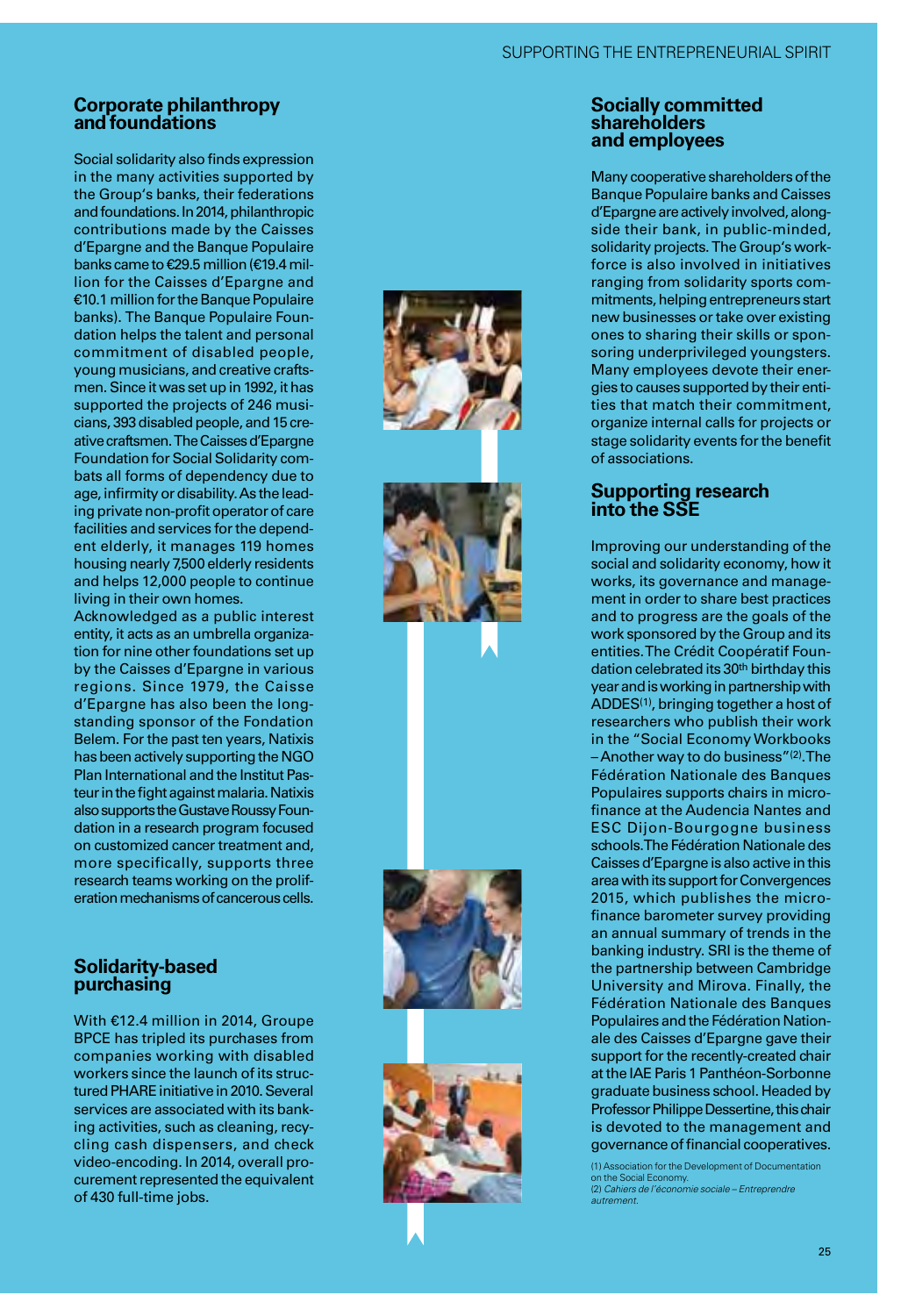# Green growth: welcome to the club!

A pioneer in eco-loans and leader in renewable energy financing, Groupe BPCE develops financing and investment solutions in green growth for all types of customers and for all types of projects. Launched in 2014, the Green Growth club brings together the Group's business experts in this area to meet the challenge of innovation and enhanced cooperation with a view to supporting the energy transition and green growth.

> France should soon be adopting the law<br>on the energy transition for green growth<br>with a view to boosting the share of<br>renewable energies in gross energy con-<br>sumption to 32% by 2030, cutting final<br>energy consumption by 50 on the energy transition for green growth with a view to boosting the share of renewable energies in gross energy consumption to 32% by 2030, cutting final energy consumption by 50%(1) and slashing greenhouse gas emissions by

a factor of 4(2) by 2050. The aspiration to develop a lower carbon economy is a global trend to be confirmed by the 21st Climate Change Conference staged in Paris in 2015 (COP21). We offer a quick review of achievements and advances made by Groupe BPCE in 2014.

#### **Major commitment to energy transition**

In France, the Banque Populaire banks, Caisses d'Epargne, Banque Palatine, Crédit Coopératif and Natixis – with Natixis Energéco<sup>(3)</sup> in particular – have funded thousands of thermal renovation and renewable energy projects and made a major contribution to energy transition in the process.

These initiatives represented a total of approximately €4.5 billion at the end of 2014, with certain projects pursued under the aegis of long-term partnership agreements with the regions. This is the case for the Caisse d'Epargne Aquitaine Poitou-Charentes and Banque Populaire Aquitaine Centre Atlantique,

which together won the call for projects launched by the Poitou-Charentes region for the 2014-2020 period. BPCE IOM is contributing to this dynamic with nearly 800 projects funded in eight years, representing more than 165 MW and loans of €290 million.

This expertise is recognized by the EIB, which works through Groupe BPCE in France to realize several energy transition-related programs by providing additional funding on favorable terms. In 2014, the Group joined a €250 million program to generate energy from biomass and to recycle waste. The EIB has launched its France Renewable Energies program providing €750 million between 2014 and 2016. The Banque Populaire banks, Caisses d'Epargne, Crédit Coopératif and Natixis have been tasked with selecting projects and structuring the financing, half of which is covered by EIB funds.

#### **Energy-efficient buildings: innovative solutions**

Buildings account for almost half of French energy consumption and are responsible for a large amount of greenhouse gas emissions. Thanks to the initiative of local banks, the Group pioneered the development of the first green real estate loans. A comprehensive range is now available within the Group that includes solutions offered by Crédit Foncier with *copro 100*, a loan granted to condominium associations to finance work on the common areas of their buildings, or loans for local authorities that include energy audits, or technical solutions and the financing of renovation sanctioned by energy savings certificates.

One of the challenges of real estate renovation is the successful coordination of financing with the other players in energy efficiency with, notably, the